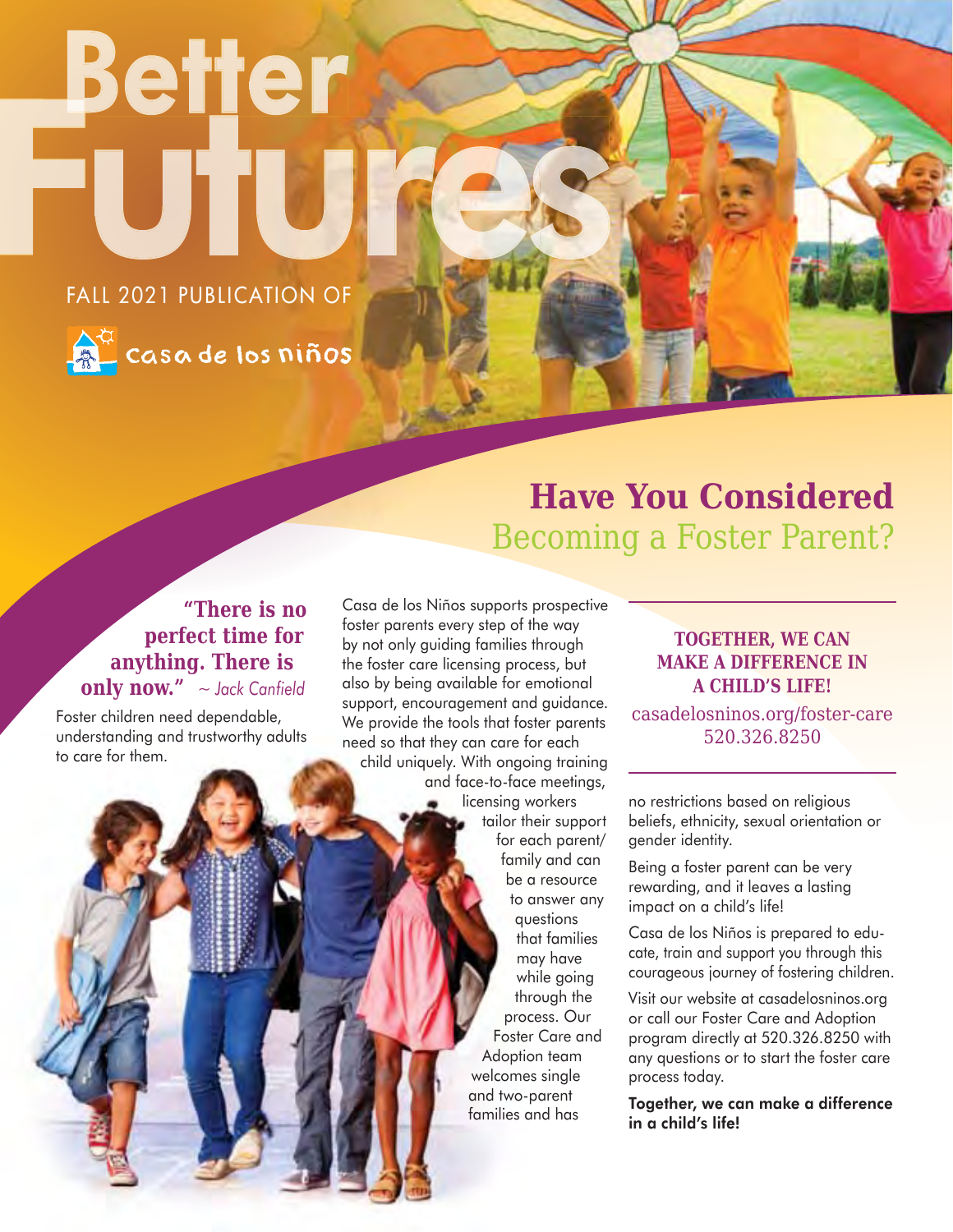### Message from **Susie Huhn, CEO**



We are embarking on a new fiscal year which is a time of reflection on the past year and looking forward to new opportunities. I think we can all agree this last year was more than unusual, requiring flexibility, creative thinking, and fortitude to meet the challenges. Casa de los Niños came through this strong. We quickly pivoted in March 2020 and maintained our services and supports for families. There were many lessons learned over this time, and one was seeing the resiliency of our staff, families and our community. We learned there can be many new and creative ways to meet families where they are and still provide a strong array of education, support services, and crisis intervention. Telehealth is here to stay, and while it may not meet the needs of everyone, it is part of our new service delivery model going forward.

Employees like the flexibility of working from home, and when

feasible and effective, they will continue to do so. One thing we learned in the past year is that the future is never certain, and we—as an organization and community—need to continue to learn and be open to change as the pandemic continues. We know that we can pull together as a community to continue to provide needed resources and services while keeping our employees and our families safe.

One causality of this pandemic was our Thrift Store. In general, retail took a hit, and our Thrift Store was no different. Shopping shifted to online, and competition became fierce for both customers and employees. We made the tough decision to close the Thrift Store on July 24th and want to thank our employees, volunteers and donors for 46 years of success. We remain strong in our commitment to our mission and to meet the growing needs of children and families in our community.

Thank you to all who helped during these unusual times! We do look forward to the new year and all the new opportunities it will bring.

Thank you for your support,

Susie Halm

Susie Huhn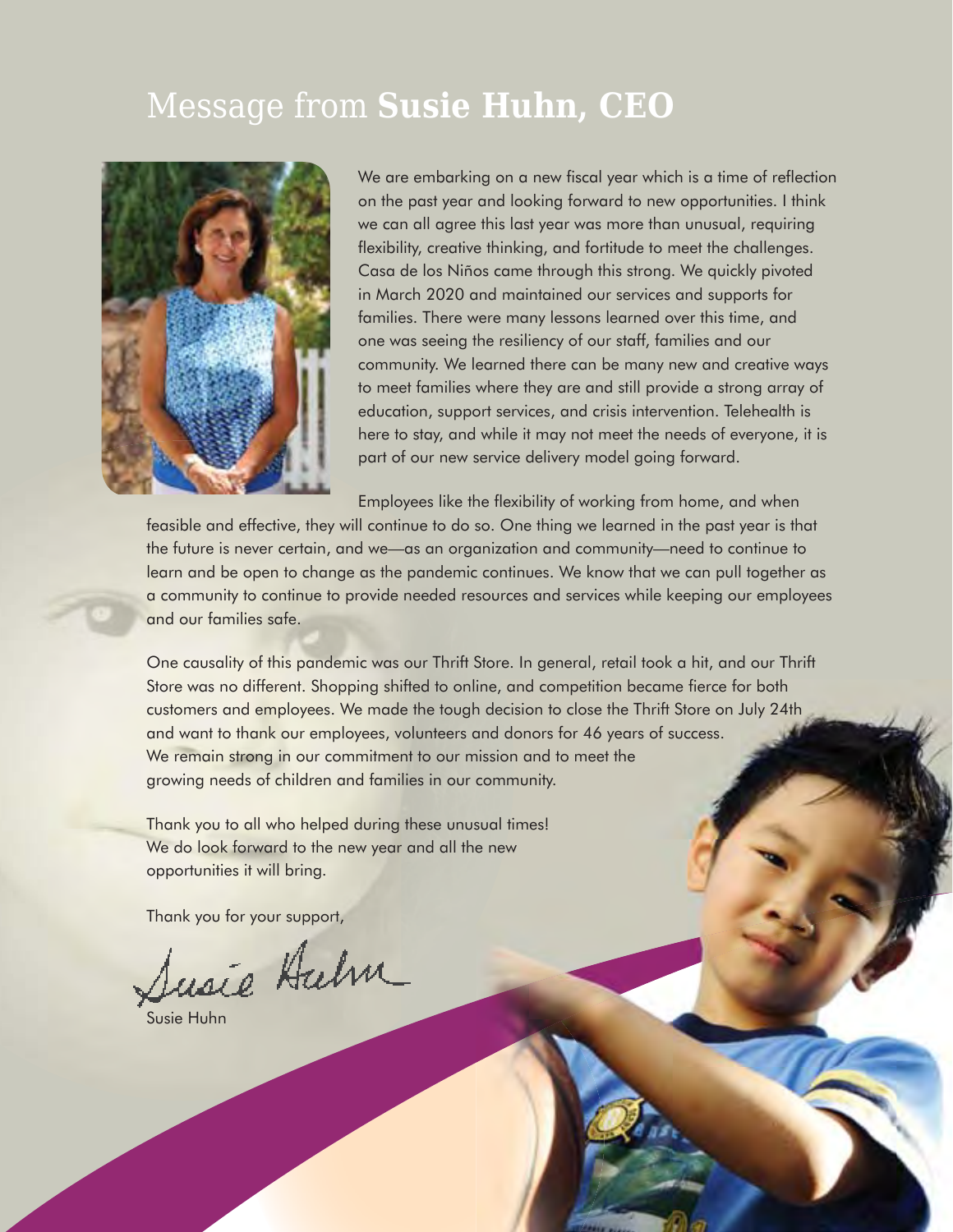# **Making a Difference** in our Schools

Casa de los Niños is honored to partner with Arizona Complete Health to offer mental health services to children in schools all over Tucson! And with a recent generous gift from Blue Cross Blue Shield of Arizona, we will be able to continue our outreach and offer these services to kids in schools to diminish the likelihood of disruption in school and address mental health challenges. These services include individual therapy, psychiatric services, and access to group therapeutic services. In many instances, teachers and school administrators are the first to notice when there is trouble in the home or when a child is struggling. Mental Health professionals from Casa de los Niños are in schools around the community to be proactive when children need support and to connect them to additional services when needed. Casa de los Niños currently works with over 44 schools in the Tucson Unified School District, Flowing Wells Unified School District, Vail Unified School District, and various charter schools to bring services to children and families.

Casa de los Niños' Behavioral Health Services also offers an array of groups that cater to both children and adults and helps form bonds and connections with their peers while also working through similar challenges and traumas they have experienced in their lives. Casa de los Niños group classes include: Triple P Parenting Classes which are evidence-based parenting groups to reduce parent stress; Teen Anxiety Groups that help teens cope with anxious feelings; and Dinosaur School/The Incredible Years. Dinosaur School/The Incredible Years is an evidenced-based group that is taken by both children—ages 4-8 and their parents at the same time. Children learn how to work through and process tough emotions and build their emotional confidence,

while parents learn the same material, geared for adults, so that the skills can be applied in the home. These groups are critical to healing trauma, addressing behavioral and mental health challenges and building resilience among our clients and their families.

Thank you Blue Cross Blue Shield of Arizona for your generosity and your support of our work!



In June 2021, Casa de los Niños was awarded the Family Connections, SENSE, and Nurturing Parenting contract by Arizona's Department of Child Services. This new program brings an array of services to families in Pima County through home visitation services, parent education, in-home therapeutic services, and plans that are tailored to every family. Casa de los Niños looks forward to providing this new service to families and to continuing to promote safe and stable homes in our community.

From the same of the same of the same of the same of the same of the same of the same of the same interpretation of the same interpretation of the same interpretation and build their emotional confidence, and build their e CHILD & FAMILY THERAPISTS to join our team! Are you dedicated, compassionate, solutions focused? For more information, check out casadelosninos.org/ employment

> Mental Health **MATTERS**

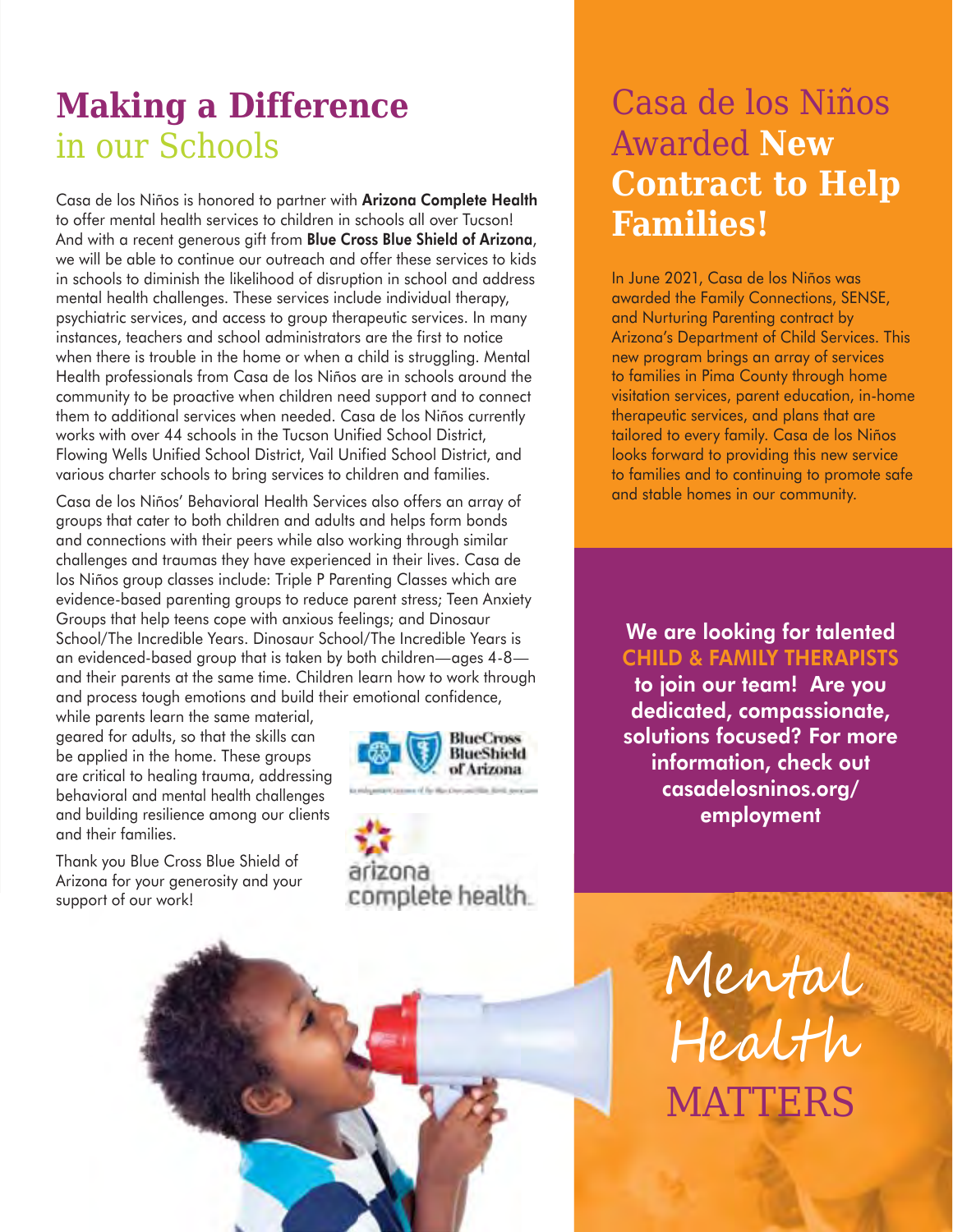# What Does It Take **to Open Your Heart and Home** to a Person With Disabilities?

Casa de los Niños works with homes licensed to serve children and adults with developmental disabilities. We support these homes—licensed under the Division of Developmental Disabilities—for children and adults living with disabilities such as epilepsy, cerebral palsy, autism, or a cognitive disability. In the last few years, there has been a higher demand for this resource due to aging parents and to COVID. Our Casa de los Niños Foster Care staff all have a wide array of direct experience caring for people with

#### **LEANN'S FAMILY**

In November of 2020, we moved my brother Alan, to a Casa de los Niños Adult Developmental Home. The whole experience from finding our wonderful home provider, as well as guidance and direction from Anabeli, went very smoothly.

Alan had been residing in a group home in Colorado. There is a huge difference in the level of care, emotional support and family interaction.

I have never seen my brother so happy! He loves being part of Mary's large extended family. He is treated with respect and most importantly loved! Our entire family has witnessed a profound, positive change in Alan. He is happy and social. He laughs often and has improved social interactions. We are so thankful we have found a loving home for Alan! Thank you all for providing such a life changing service. *Leann and Family*

disabilities. This allows us to support our Developmental Home providers in very meaningful ways. We are available for ongoing training and 24/7 support.

Are you considering becoming a licensed foster home for someone living with developmental disabilities? Casa de los Niños is committed to training and supporting you through this experience. It takes 3–6 months to complete the licensing process.



### Will you take a moment now to make a gift to help kids and families in need?

Your gift goes to work immediately for at-risk kids and families in Tucson who need your help!

Would you consider setting up a monthly automatic gift plan? Please contact Lizbeth Canez-Pompa at lcanez@casadelosninos.org for assistance.

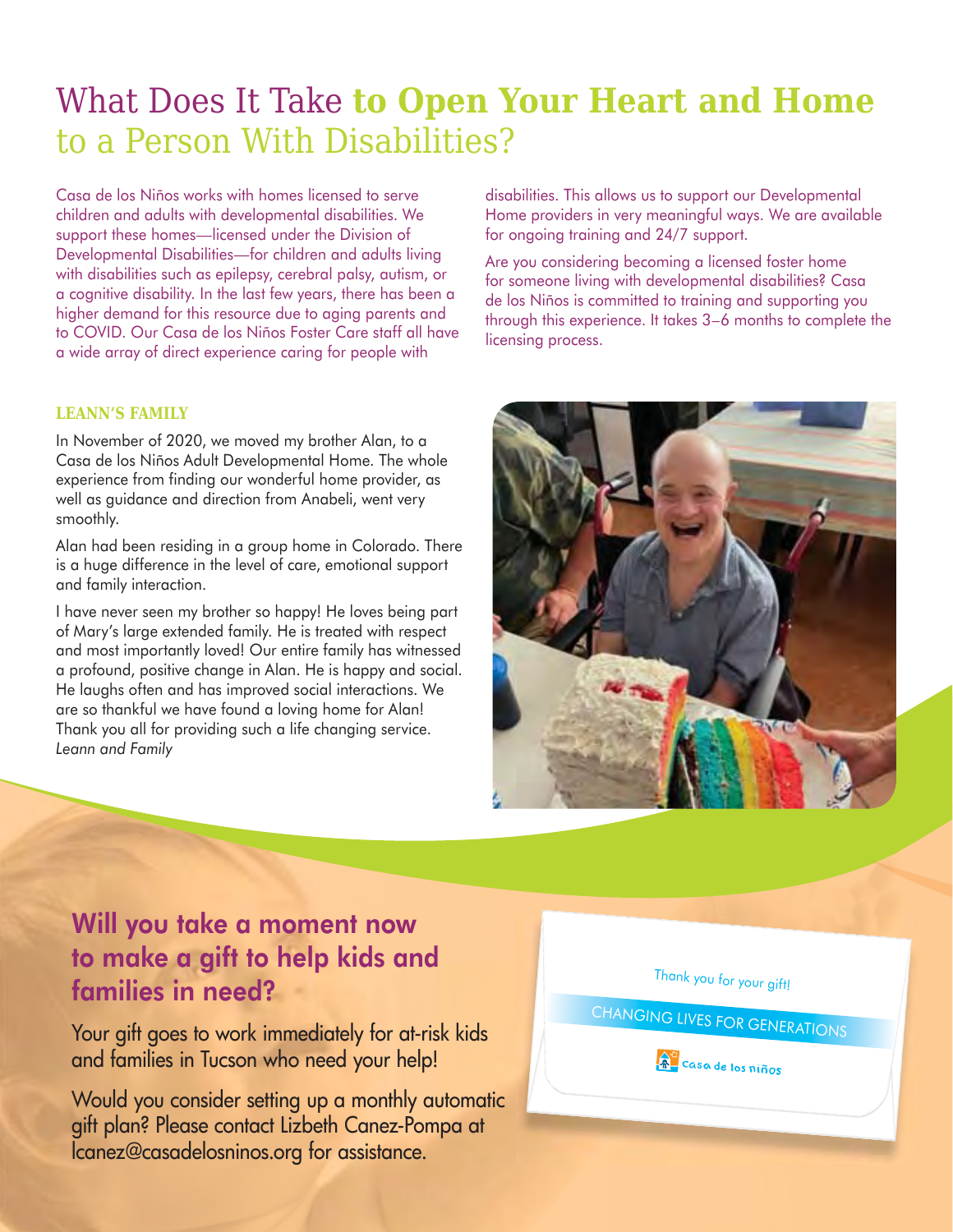#### **THE LARA FAMILY**

We are the Lara family; we are ADH (Adult Developmental Home) providers through Casa de los Niños. Being ADH providers has impacted our family in many positive ways.

After experiencing difficult and joyful moments related to our ADH members, we have become a family with enhanced moral values. Our faith has also expanded. We have always believed that God blesses us as a family when we support these special individuals who need love and a family, and being ADH providers has intensified this belief. We consider

**AMBER'S FAMILY**

Amber lives with Mary and Alonzo and has two other housemates and their adopted 4-year-old child. Amber has her own room and is starting a work program.

When Amber moved to this home, she felt very angry and anxious. Over time, Amber has learned to do relaxing things like draw and write to calm down. Amber enjoys watching movies. In the last couple of months, the family has gone to Las Vegas and to California to the beach. They all felt they needed a break from being cooped up in the house for 18 months!

Amber has many notebooks where she writes stories and illustrates them. Her dream is to be published. Anabeli asked Amber to write/draw something that expresses why she likes



our own kids to be big-hearted individuals, but their compassion has grown since we became ADH providers, which is very satisfying as we feel that the best things our kids can inherit from us are our values. Our kids being compassionate, caring and loving with our members (who become family)—even when they are not blood related—is something invaluable.

*The Lara Family* 

living in the home she lives in. This is what she produced. She was informed that this could be her first published work, and she lit up.

"All kids and adults around the world with disabilities need homes and people to love them and accept them the way they are. We need people like Casa de los Niños to help people with disabilities." **Amber** disabilities."





Thank you to Tucson Electric Power for your generous grant of \$5,000 for the Kelly Early Education Center to provide STEM educational activities, working on regulating emotions, and the formation of healthy attachments and social skills!

We are so grateful for your support of educating young minds to build bright futures!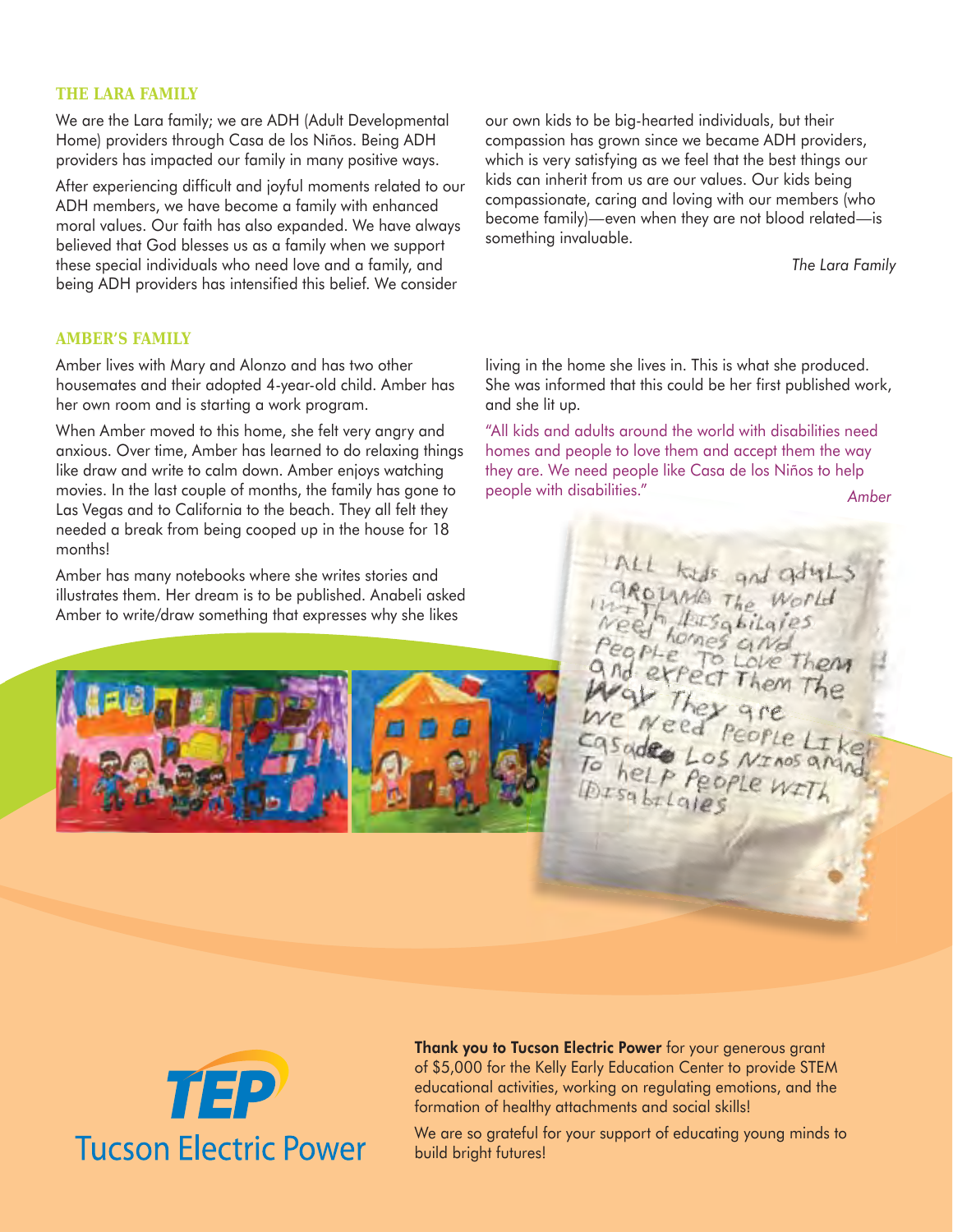# **Foundation Spotlight**

### Dee-Dee Samet

PRESIDENT OF CASA DE LOS NIÑOS FOUNDATION

I have always believed that there is a need to help the children and families in the community. I believe in the mission of Casa de los Niños which includes not only intervention, but prevention and supportive counseling to families as well as community education.



I am proud to serve on the Foundation Board as it is a vehicle to make sure that our efforts to help families in the community can continue and we have the means to raise funds to help improve the lives of children and families.

*Ms. Samet is a double Wildcat, receiving her Bachelor of Arts and JD from the University of Arizona, and has been in practice for over 30 years.* 

*An up-todate estate plan can ensure that your loved* 



*ones will be cared for and your charitable d charitablelegacy will endure.* 

Whether you're young or old, have great wealth or live modestly, your generosity can make a significant and lasting difference to the children and families of Southern Arizona.

For more information on Planned Giving, please contact Lisa Webster at 520.624.5600 x10302 or visit casadelosninos.org

# Join our Team!

Casa de los Niños is looking to hire some great people. If you would like to join our team as a

### CHILD & FAMILY THERAPIST, CARE COORDINATOR, or INDIVIDUAL GIVING SPECIALIST,

we have several open positions available. Take a look at casadelosninos/employment for details.

#### WHAT IS IT LIKE TO WORK AT CASA DE LOS NIÑOS?

"I love being part of such an amazing organization! I was raised in a community where behavioral health services were extremely limited. Support, resources, and prevention programs were almost non-existent, and I had a desire to help others. I feel blessed to have been given the opportunity to work for Casa de los Niños, and I strive to do my best everyday because I know that our work truly makes a difference in our community. I want to



thank our leadership team for always prioritizing not only the well-being of our members but also of staff. The level of support is incomparable!" *Pricila Holguin*

"All of my professional experiences have been working with children and families, and I stay in this field because I am continuously amazed by people's ability to love, build courage, and



triumph. You see people at their best and worst, and we carry such an immense responsibility of stepping into their lives and hoping to make a difference.

Our team's work is so important because we work under crisis situations and have to be quick on our feet and use great clinical judgement. The knowledge and swift thinking my staff displays daily is super impressive. I have worked at Casa de los Niños for over ten years. I could not have imagined a better team to supervise. They make every day exciting, and I could never repay them for all they have given me as a professional and as a person."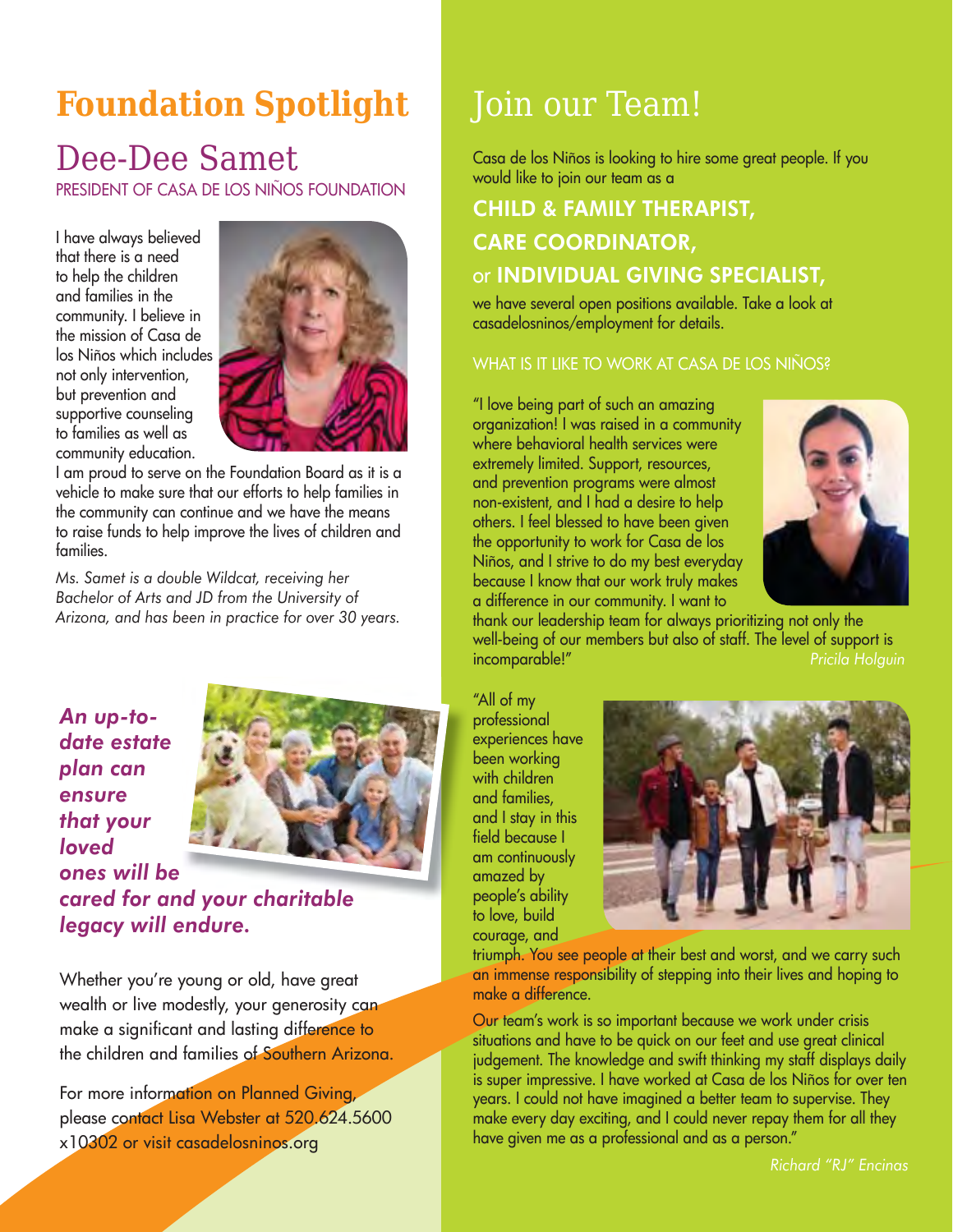# Kelly Early Education Center has Openings!

Some of our young scholars have recently graduated from our Kelly Early Education Center and are headed off to start Kindergarten! Congratulations!

We have openings available in the center for ages 1–5. Check out our website at casadelosninos.org or call us directly at 520.344.6678. We will set up a tour of the center and provide registration paperwork to families during their tour!



Jason Majuta and sons generously donated backpacks and funds to purchase the great water toys pictured below.



# **How to Help for the Holidays**

 It will be the holiday season before we

know it, and Casa de los Niños loves to join in the celebration of gift giving and ensuring families have basic resources. In planning for this upcoming holiday season, we have collected a list of items that we greatly need:

### BIRTH–5 YEARS

- Educational/developmental toys
- Baby wipes
- Newborn and infant clothing
- Baby bath supplies and/or eating supplies

### FOR OLDER CHILDREN

- Arts and crafts
- New clothes, shoes, and undergarments especially in adult sizes
- Hygiene products

Gift cards are always welcome as this allows families to buy unique items that they need and basic necessities like groceries. We really appreciate the generosity of our donors, not only during this time but year around. We hope you will join us in creating a memorable holiday season for our families!